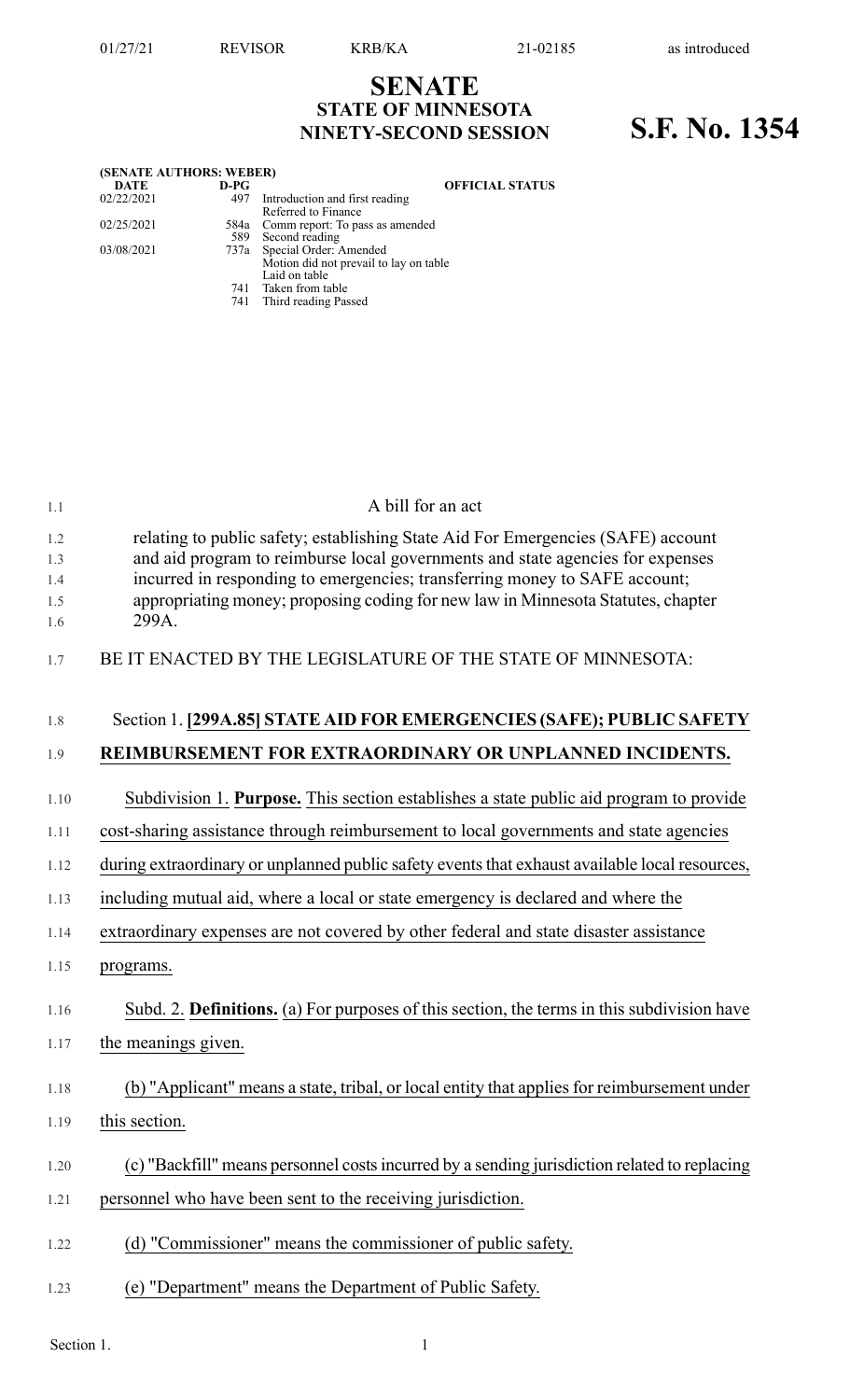| 2.1  | (f) "Incident period" means the period from the onset of the response to a public safety          |
|------|---------------------------------------------------------------------------------------------------|
| 2.2  | event until mutual aid is no longer necessary.                                                    |
| 2.3  | (g) "Mutual aid" means aid rendered to, and at the request of, one state, tribal, or local        |
| 2.4  | entity by another state, tribal, or local entity.                                                 |
| 2.5  | (h) "Public safety event" means an unplanned or extraordinary event or series of events:          |
| 2.6  | (1) that exhausts available local resources; (2) where life or property are endangered and        |
| 2.7  | local resources are inadequate to handle the situation; $(3)$ that requires mutual aid; and $(4)$ |
| 2.8  | where a state emergency is declared pursuant to section 12.31 or a local emergency is             |
| 2.9  | declared pursuant to section 12.29.                                                               |
| 2.10 | (i) "Receiving jurisdiction" means a state, tribal, or local entity that is requesting resources  |
| 2.11 | to respond to the public safety event.                                                            |
| 2.12 | (j) "Sending jurisdiction" means a state, tribal, or local entity that is sending resources       |
| 2.13 | to respond to the public safety event.                                                            |
| 2.14 | Subd. 3. State Aid For Emergencies (SAFE) account; appropriation. A State Aid                     |
| 2.15 | For Emergencies (SAFE) account is created in the special revenue fund in the state treasury,      |
| 2.16 | consisting of money deposited, donated, allotted, transferred, or otherwise provided to the       |
| 2.17 | account. Money in the SAFE account is annually appropriated to the commissioner to                |
| 2.18 | provide reimbursement and management costs under this section.                                    |
| 2.19 | Subd. 4. Eligibility criteria; considerations. (a) Costs eligible for reimbursement under         |
| 2.20 | this section are those costs associated with a public safety event incurred during the incident   |
| 2.21 | period. Eligible costs are limited to:                                                            |
| 2.22 | $(1)$ overtime costs;                                                                             |
| 2.23 | (2) logistical needs, including food and lodging;                                                 |
| 2.24 | (3) incidental supplies necessary to aid in the response;                                         |
| 2.25 | (4) backfill personnel costs incurred by a sending jurisdiction; and                              |
| 2.26 | (5) damaged or destroyed equipment costs incurred by a sending jurisdiction.                      |
| 2.27 | (b) When emergency personnel of another state render aid in Minnesota pursuant to the             |
| 2.28 | orders of the governor of their home state, and upon the request of the governor of Minnesota,    |
| 2.29 | the commissioner may reimburse the other state from the SAFE account for:                         |
| 2.30 | (1) the compensation paid and actual and necessary travel, subsistence, and maintenance           |
| 2.31 | expenses of the personnel of the other state while rendering aid as emergency personnel;          |
|      |                                                                                                   |

01/27/21 REVISOR KRB/KA 21-02185 as introduced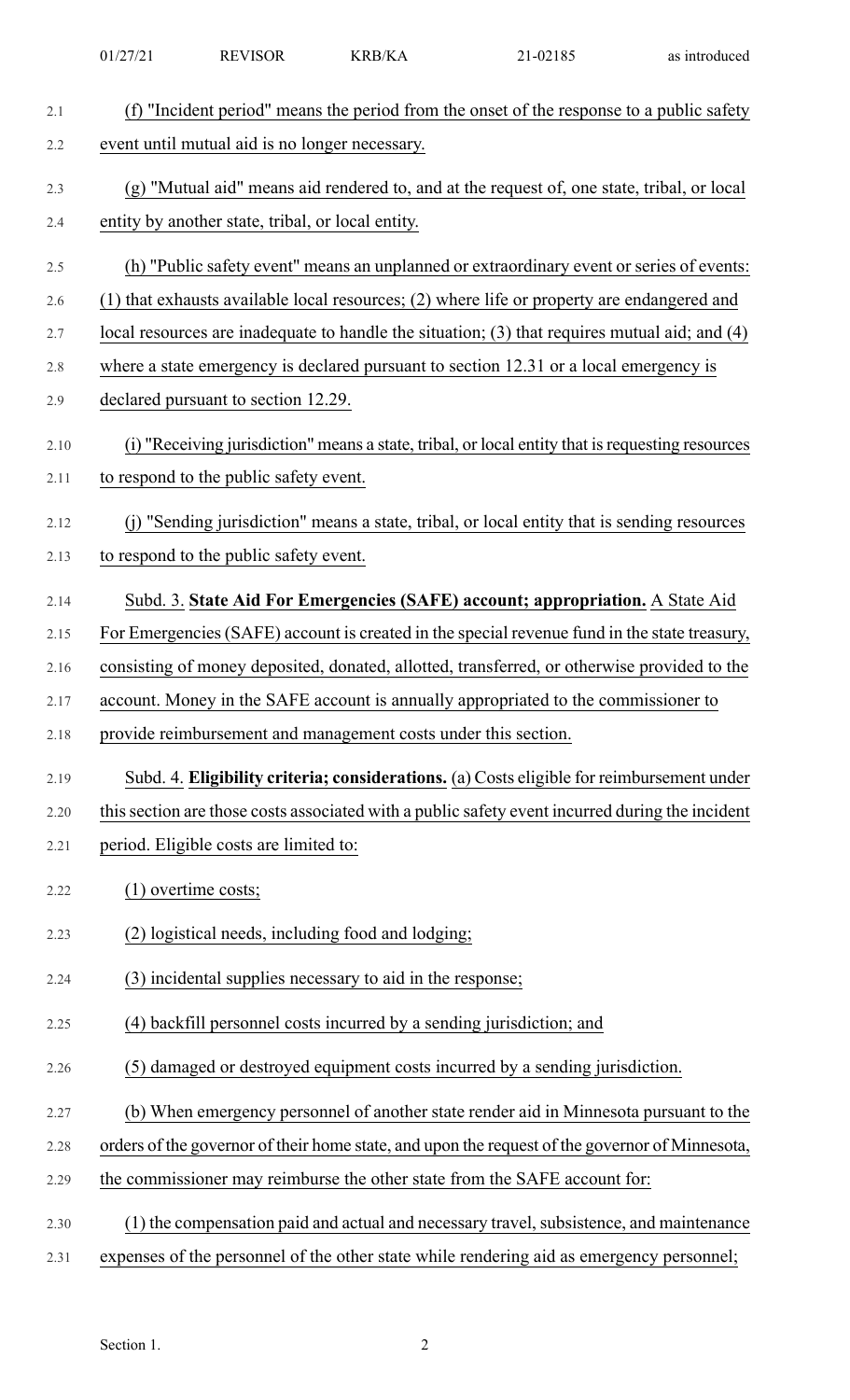|      | 01/27/21                                                                                                                  | <b>REVISOR</b>                                                    | <b>KRB/KA</b> | 21-02185                                                                                      | as introduced |
|------|---------------------------------------------------------------------------------------------------------------------------|-------------------------------------------------------------------|---------------|-----------------------------------------------------------------------------------------------|---------------|
| 3.1  |                                                                                                                           |                                                                   |               |                                                                                               |               |
| 3.2  | (2) all payments for death, disability, or injury of those personnel incurred in the course<br>of rendering that aid; and |                                                                   |               |                                                                                               |               |
| 3.3  | (3) all losses of or damage to supplies and equipment of the other state or a governmental                                |                                                                   |               |                                                                                               |               |
| 3.4  |                                                                                                                           |                                                                   |               | subdivision of the other state resulting from the rendering of aid provided that the laws of  |               |
| 3.5  |                                                                                                                           |                                                                   |               | the other state contain provisions substantially similar to this section.                     |               |
| 3.6  |                                                                                                                           |                                                                   |               | (c) Unless there is a written agreement to the contrary, emergency response personnel         |               |
| 3.7  |                                                                                                                           |                                                                   |               | have the same powers, duties, rights, privileges, and immunities as if they were performing   |               |
| 3.8  |                                                                                                                           |                                                                   |               | like service in the sending jurisdiction and are considered to be acting within the scope and |               |
| 3.9  |                                                                                                                           |                                                                   |               | in the course of their regular employment as employees of the sending jurisdiction.           |               |
| 3.10 |                                                                                                                           |                                                                   |               | Subd. 5. Reimbursement rates. To the extent funds are available in the SAFE account,          |               |
| 3.11 |                                                                                                                           |                                                                   |               | the commissioner shall authorize reimbursement of eligible costs pursuant to the following    |               |
| 3.12 | reimbursement rates:                                                                                                      |                                                                   |               |                                                                                               |               |
| 3.13 |                                                                                                                           |                                                                   |               | (1) receiving jurisdiction applicants shall receive 75 percent of eligible costs submitted    |               |
| 3.14 |                                                                                                                           | for reimbursement; and                                            |               |                                                                                               |               |
| 3.15 |                                                                                                                           |                                                                   |               | (2) sending jurisdiction applicants shall receive 100 percent of eligible costs submitted     |               |
| 3.16 | for reimbursement.                                                                                                        |                                                                   |               |                                                                                               |               |
| 3.17 |                                                                                                                           |                                                                   |               | Subd. 6. Reimbursement process. (a) The commissioner must develop application                 |               |
| 3.18 |                                                                                                                           |                                                                   |               | materials for reimbursement and may update the materials as needed. Application materials     |               |
| 3.19 |                                                                                                                           |                                                                   |               | must include instructions and requirements for assistance under this chapter. These           |               |
|      |                                                                                                                           |                                                                   |               | application materials are not subject to the rulemaking requirements under chapter 14.        |               |
| 3.20 |                                                                                                                           |                                                                   |               |                                                                                               |               |
| 3.21 |                                                                                                                           |                                                                   |               | (b) An applicant has 30 days from the end of the incident period to request reimbursement     |               |
| 3.22 |                                                                                                                           |                                                                   |               | from the SAFE account. The commissioner may deny a late request. The applicant's request      |               |
| 3.23 | must include:                                                                                                             |                                                                   |               |                                                                                               |               |
| 3.24 |                                                                                                                           |                                                                   |               | (1) the cause, location of the public safety event, and incident period;                      |               |
| 3.25 |                                                                                                                           |                                                                   |               | (2) documentation of a local, tribal, county, or state emergency declaration in response      |               |
| 3.26 |                                                                                                                           | to the public safety event; and                                   |               |                                                                                               |               |
| 3.27 |                                                                                                                           | (3) a description of eligible expenses incurred by the applicant. |               |                                                                                               |               |
| 3.28 |                                                                                                                           |                                                                   |               | (c) An applicant may submit additional supporting documentation for up to 60 days after       |               |
| 3.29 |                                                                                                                           |                                                                   |               | the commissioner's acceptance of the initial request for reimbursement.                       |               |
| 3.30 |                                                                                                                           |                                                                   |               | (d) The commissioner shall review the application and supporting documentation for            |               |
| 3.31 |                                                                                                                           |                                                                   |               | completeness and may return the application with a request for more detailed information      |               |
| 3.32 |                                                                                                                           |                                                                   |               | or correction of deficiencies. The commissioner may consult with appropriate governmental     |               |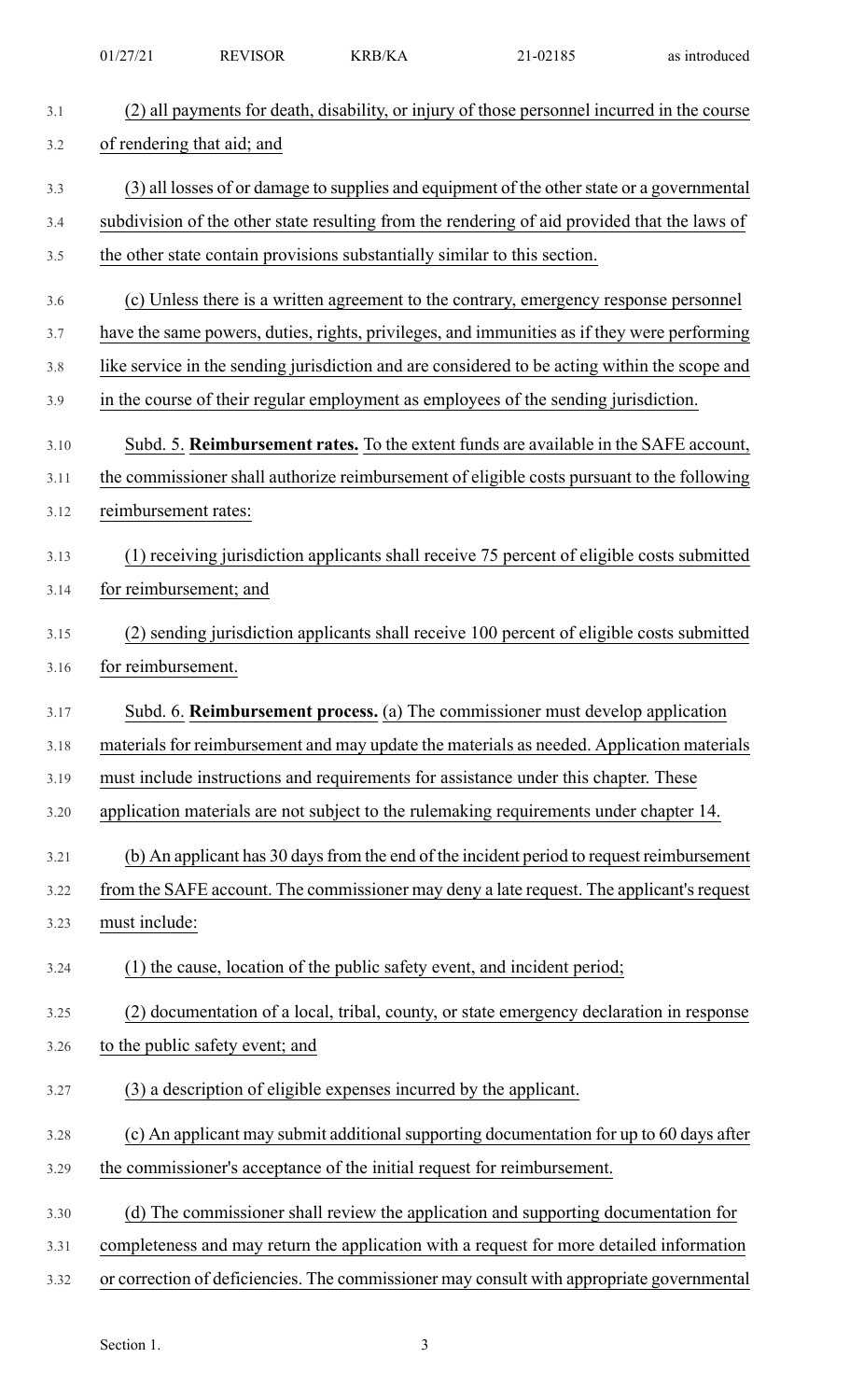| 01/27/21 | <b>REVISOR</b> | <b>KRB/KA</b> | $21-02185$ | as introduced |
|----------|----------------|---------------|------------|---------------|
|          |                |               |            |               |

| 4.1  | officials to ensure the application reflects the extent and magnitude of the public safety       |
|------|--------------------------------------------------------------------------------------------------|
| 4.2  | event and to reconcile any differences. The application is not complete until the commissioner   |
| 4.3  | receives all requested information.                                                              |
| 4.4  | (e) If the commissioner returns an application with a request for more detailed information      |
| 4.5  | or for correction of deficiencies, the applicant must resubmit the application with all required |
| 4.6  | information within 30 days of the applicant's receipt of the commissioner's request. The         |
| 4.7  | applicant's failure to provide the requested information in a timely manner without a            |
| 4.8  | reasonable explanation may be cause for denial of the application.                               |
| 4.9  | (f) The commissioner must approve or deny an application within 60 days of receipt of            |
| 4.10 | a complete application or the application is deemed approved. If the commissioner approves       |
| 4.11 | an application or the application is automatically deemed approved after 60 days, the            |
| 4.12 | commissioner must provide written notification to the applicant. If the commissioner denies      |
| 4.13 | an application, the commissioner must provide written notice to the applicant of the denial      |
| 4.14 | and the appeal process.                                                                          |
| 4.15 | Subd. 7. Appeal process. (a) An applicant must submit to the commissioner completed              |
| 4.16 | claims for payment of actual and eligible costs on forms provided by the commissioner. All       |
| 4.17 | eligible costs claimed for payment must be documented and consistent with the eligibility        |
| 4.18 | provisions of this section.                                                                      |
| 4.19 | (b) If the commissioner denies an applicant's claim for payment, the applicant has 30            |
| 4.20 | days from receipt of the commissioner's determination to appeal in writing to the                |
| 4.21 | commissioner. The appeal must include the applicant's rationale for reversing the                |
| 4.22 | commissioner's determination. The commissioner has 30 days from receipt of the appeal to         |
| 4.23 | uphold or modify the commissioner's determination and formally respond to the applicant.         |
| 4.24 | If no written request for appeal is received, the determination is final. The applicant is       |
| 4.25 | entitled to judicial review under sections 14.63 to 14.68 in the same manner that a person       |
| 4.26 | aggrieved by a final decision in a contested case is entitled to judicial review. The            |
| 4.27 | commissioner's determination under this section shall be a final decision of the department      |
| 4.28 | for purposes of sections 14.63 to 14.68.                                                         |
| 4.29 | Subd. 8. Closeout of application. The commissioner must close out an applicant's                 |
| 4.30 | reimbursement application after all of the following occur:                                      |
| 4.31 | (1) the applicant receives the final amount due;                                                 |
| 4.32 | (2) the applicant repays any amount recovered for eligible costs from another source             |
| 4.33 | after receiving payment under this section; and                                                  |